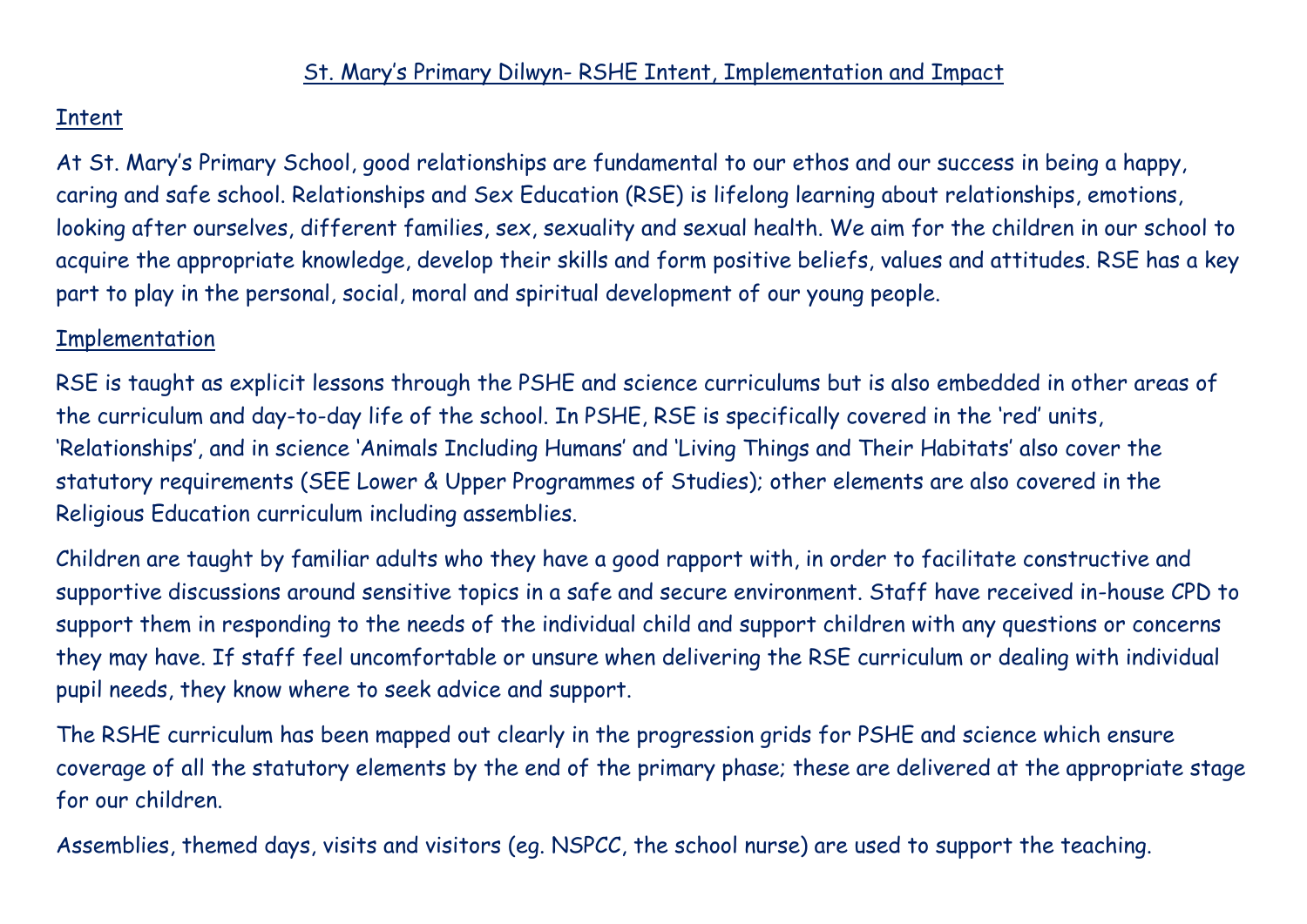Our high expectations of behaviour, interpersonal relationships, respect and tolerance of others reflect the British Values upheld in both our community and the wider world. Through our rigorous and progressive curriculum, children develop key skills and are prepared for the wider world beyond primary school, a world in which they can keep themselves safe and healthy and thrive with the support of the positive relationships they forge with those around them.

|                                            | Autumn 1                                                                                                                                                            |                                                                                                                                  | Autumn 2                                                                                                        |                                                                                                                                                                           | Spring 1                                                                                                                                                               |                                                                                                                                                      | Spring 2                                                                                                                                                        |                                                                                                                  | Summer 1                                                                                                                 | Summer 2                                                                                                                                                                                                    |                                                                                                                                                                                                                             |
|--------------------------------------------|---------------------------------------------------------------------------------------------------------------------------------------------------------------------|----------------------------------------------------------------------------------------------------------------------------------|-----------------------------------------------------------------------------------------------------------------|---------------------------------------------------------------------------------------------------------------------------------------------------------------------------|------------------------------------------------------------------------------------------------------------------------------------------------------------------------|------------------------------------------------------------------------------------------------------------------------------------------------------|-----------------------------------------------------------------------------------------------------------------------------------------------------------------|------------------------------------------------------------------------------------------------------------------|--------------------------------------------------------------------------------------------------------------------------|-------------------------------------------------------------------------------------------------------------------------------------------------------------------------------------------------------------|-----------------------------------------------------------------------------------------------------------------------------------------------------------------------------------------------------------------------------|
|                                            | <b>September</b>                                                                                                                                                    | <b>October</b>                                                                                                                   | <b>November</b>                                                                                                 | <b>December</b>                                                                                                                                                           | <b>January</b>                                                                                                                                                         | <b>February</b>                                                                                                                                      | <b>March</b>                                                                                                                                                    | <b>April</b>                                                                                                     | <b>May</b>                                                                                                               | June                                                                                                                                                                                                        | July                                                                                                                                                                                                                        |
| <b>Bible Quote and</b><br>Values<br>Year 1 | "I am the Lord.<br>The God of all<br>people. Nothing<br>is too difficult<br>for me."<br>Jeremiah 32:27<br><b>Be Determined</b>                                      | "Every good and<br>perfect gift is<br>from above."<br><b>James 1:17</b><br>Be Generous                                           | "Be joyful in<br>hope, patient in<br>affliction,<br>faithful in<br>prayer."<br>Roman 12:12<br><b>Be Patient</b> | But the angel<br>said to them,<br>"Do not be<br>afraid. I bring<br>you good news<br>that will cause<br>great joy for all<br>the people."<br><b>Luke 2:10</b><br>Be Joyful | "Therefore, if<br>anyone is in<br>Christ, the new<br>creation has<br>come: the old is<br>gone, the new is<br>here."<br><b>Corinthians</b><br>5:17<br><b>Be Curious</b> | "God is love.<br>Whoever lives<br>in love lives in<br>God, and God in<br>him."<br><b>Ephesians 4:2</b><br><b>Be Loving</b>                           | "Be good, lend<br>and expect<br>nothing in<br>return and your<br>reward will be<br>great."<br>Luke 6:35<br><b>Be Kind</b>                                       | "Whoever wants<br>to be first must<br>be last of all<br>and servant of<br>all."<br>Mark 9:35<br><b>Be Humble</b> | "Blessed are<br>the<br>peacemakers,<br>for they shall<br>be called sons<br>of God."<br>Matthew 5:9<br><b>Be Peaceful</b> | "Let your yes<br>be yes and your<br>non be no so<br>that you may<br>not fall under<br>condemnation."<br><b>James 5:12</b><br><b>Be Honest</b>                                                               | Bear with one<br>another and, if<br>anyone has<br>complaint<br>against another<br>forgive each<br>other; just as<br>the lord has<br>forgiven you so<br>you also must<br>forgive."<br>Colossians 3:13<br><b>Be Forgiving</b> |
| Year 2                                     | "Do not be<br>afraid; do not<br>be<br>discouraged,<br>for the Lord<br>your God will<br>be with you<br>wherever you<br>go."<br>Joshua 1:9<br><b>Be</b><br>Courageous | "Give thanks"<br>to the Lord,<br>for he is<br>good, his love<br>endures<br>forever."<br><b>Psalm 118:1</b><br><b>Be Grateful</b> | "Faith can<br>move<br>mountains."<br>Matthew<br>17:20<br><b>Be Faithful</b>                                     | "We have this<br>hope as an<br>anchor for<br>the soul, firm<br>and secure."<br>Hebrews 6:19<br><b>Be Hopeful</b>                                                          | "For nothing<br>will be<br>impossible<br>with God."<br>Luke 1:37<br>Be<br>Persevering                                                                                  | "With all<br>humility and<br>gentleness,<br>with patience,<br>bearing with<br>one another in<br>love."<br><b>Ephesians 4:2</b><br><b>Be Tolerant</b> | "Foolish<br>people let<br>their anger<br>run wild. But<br>wise people<br>keep<br>themselves<br>under<br>control."<br>Proverbs<br>29:11<br>Show Self-<br>Control | "A friend<br>loves at all<br>times."<br>Proverbs<br>17:17<br><b>Be Friendly</b>                                  | "So, in<br>everything,<br>do to others<br>what you<br>would have<br>them do to<br>you."<br>Matthew 7:12<br>Be respectful | "There is<br>neither Jew<br>nor Greek,<br>there is<br>neither slave<br>nor free.<br>there is no<br>male and<br>female for<br>you are all<br>one in Christ<br>Jesus."<br>Galatians<br>3:28<br><b>Be Fair</b> |                                                                                                                                                                                                                             |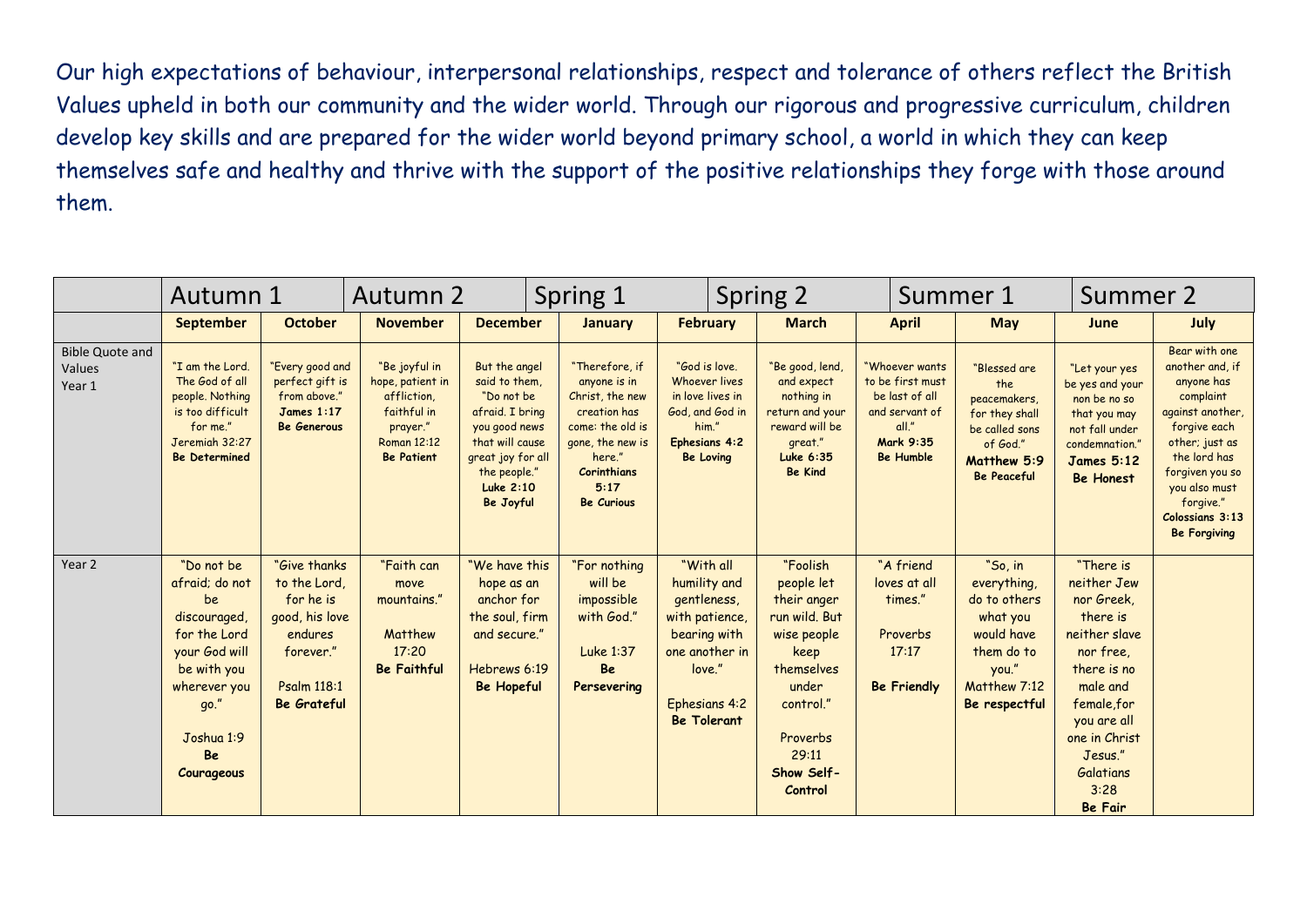| <b>YR R/Y1/2</b> | What is the same and<br>different about us?            | What helps us stay<br>healthy?                   | Who is special to us?                              | What helps us stay<br>healthy?         | Who helps to keep us<br>safe?                                                               | What can we do with<br>money?                         |  |
|------------------|--------------------------------------------------------|--------------------------------------------------|----------------------------------------------------|----------------------------------------|---------------------------------------------------------------------------------------------|-------------------------------------------------------|--|
| <b>YR R/Y1/2</b> | What makes a good<br>friend?                           | What helps us grow<br>and stay healthy?          | What is bullying?                                  | What helps us to stay<br>safe?         | What jobs do people<br>do?                                                                  | How can we look after<br>each other and the<br>world? |  |
| Y3/4             | How can we be a good<br>friend?                        | What keeps us safe?                              | What are families like?                            | What makes a<br>community?             | Why should we eat<br>well and look after our<br>teeth?                                      | Why should we keep<br>active and sleep well?          |  |
| Y3/4             | What strengths, skills<br>and interests do we<br>have? | How do we treat each<br>other with respect?      | How can we manage<br>our feelings?                 | How will we grow and<br>change?        | How can our choices<br>make a difference to<br>others and the<br>environment?               | How can we manage<br>risk in different places?        |  |
| Y5/6             | What makes up a<br>person's identity?                  | What decisions can<br>people make with<br>money? | How can we help in an<br>accident or<br>emergency? | How can friends<br>communicate safely? | How can drugs<br>common to everyday<br>life affect health?                                  | What jobs would we<br>like?                           |  |
| Y5/6             | How can we keep healthy as we grow?                    |                                                  | How can the media influence people?                |                                        | What will change as we become more<br>independent?<br>How do friendships change as we grow? |                                                       |  |

**Red-Relationships Green- Health and Wellbeing Blue-Living in the Wider World**

## Impact

- We are proud of the PSHE / RSE work that we deliver at St. Mary's, the evidence being seen through the wellrounded, confident, tolerant and independent pupils that leave us at the end of year 6.
- The pupils' attitude, behaviour, and demeanour around school, within lessons, at playtimes' and out in the community demonstrates the respect, tolerance and high aspirations that our pupils have of themselves and each other.

*'Teaching is good, behaviour is excellent and community links are very strong.' OFSTED 2017*